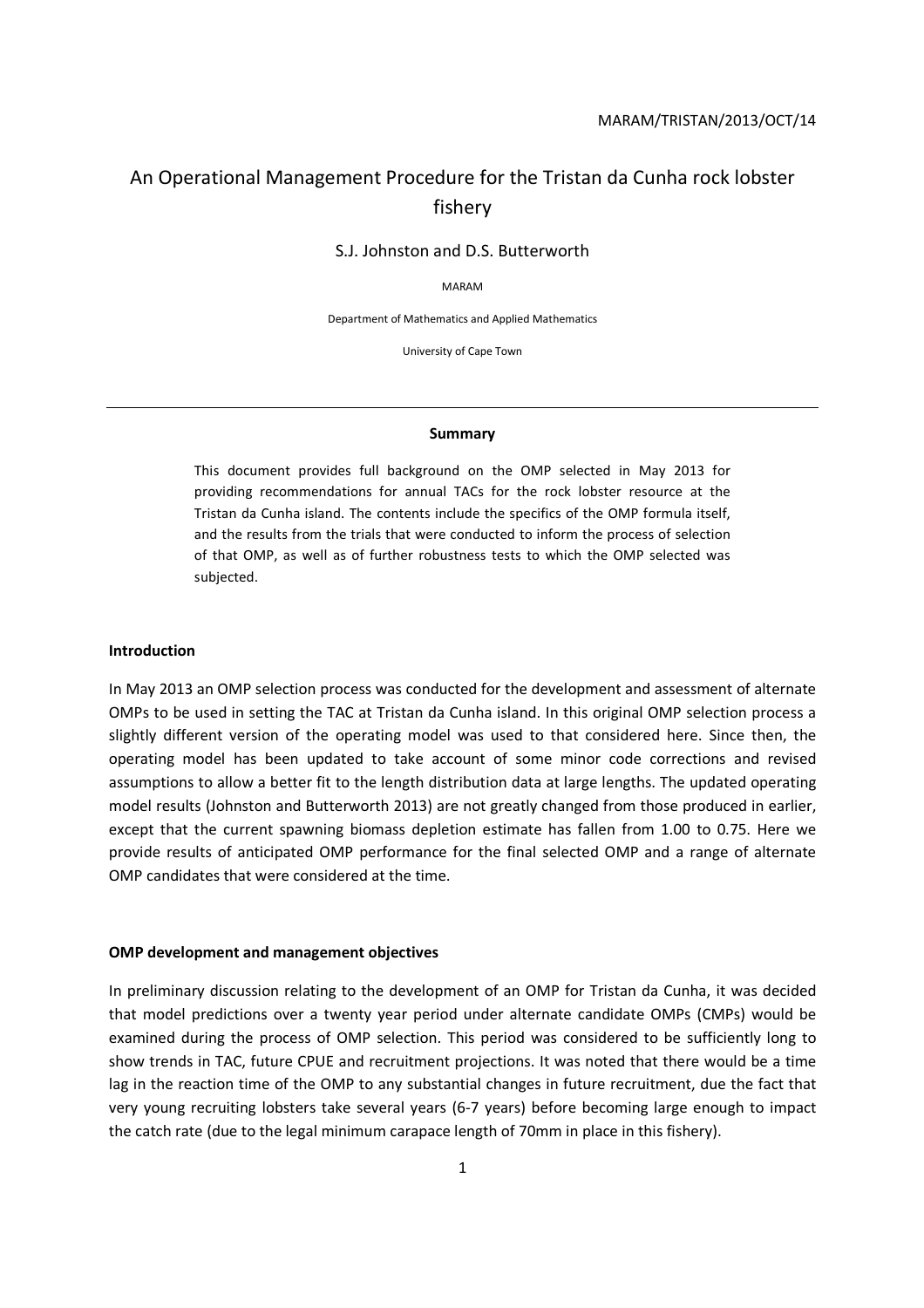It was also noted that the decline in CPUE since 2006 was most likely a result of exceptionally good recruitment in the late 1990s that had resulted in the exploitable biomass peaking around 2006. Johnston and Butterworth (2013) show that updated assessments of the resource estimate current spawning biomass to be around 0.75 of pristine. The current biomass level is thus estimated to be well above Bmsy (which is usually considered to be  $\sim$  0.50K) – i.e. there is no biological need to rebuild this resource further at this time. After discussions with James Glass, it was decided that the management objective for this resource would be to aim to keep catch rates (CPUE) around recent levels, i.e. to aim for a target catch rate that is close to the average of the 2010, 2011, 2012 GLM standardized<sup>1</sup> catch rates ( $I^{tar}$ ) (where this value is calculated to be 1.163 kg/trap/hour). The main rationale behind the OMP is that if future observed CPUE values are above this level, then TACs should be increased, and if below this level, then TACs should be reduced.

It was also agreed that it would not be sensible to base the TAC rule on a single CPUE value, as there is likely to be considerable variability (noise) future CPUE estimates (as found in all fisheries), and thus an annual CPUE value is unlikely to be a true indication of the actual underlying status of the resource. As is the norm internationally, it is preferable to use a multi-year (often three-year) average of CPUE values to index of the resource status. Some fisheries use a five-year average. There is clearly a trade-off between more rapid reaction when the resource abundance changes up or down (i.e. using a three-year average) and reduced variability between the annual TAC values (i.e. using a five-year average). A three-year average was selected for this OMP.

As with many other fisheries, inter-annual TAC stability is a highly advantageous feature of an OMP. For this reason, the OMP formulation puts constraints on the amount the TAC can vary from one year to the next. Original analyses looked at both a +5/-5% inter-annual TAC change constraint, as well as a +5/-10% inter-annual TAC change constraint. The +5/-5% inter-annual TAC change constraint was selected for this OMP.

### **Exceptional Circumstances**

These provisions will be specified later, together with those for the OMPs for the other islands, to ensure inter-island consistency.

### **Reference Case (RC) OMP**

The OMP is a target-based rule based on the recent commercial CPUE, *viz.*

$$
TAC_{y+1} = TAC_y + \alpha(I_y^{rec} - I^{tar})
$$
\n<sup>(1)</sup>

where

<u>.</u>

<sup>&</sup>lt;sup>1</sup> Future GLMs will be renormalised to reflect an average abundance index for 2010 to 2012 of 1.163 as for the standardized CPUE series used for this analysis.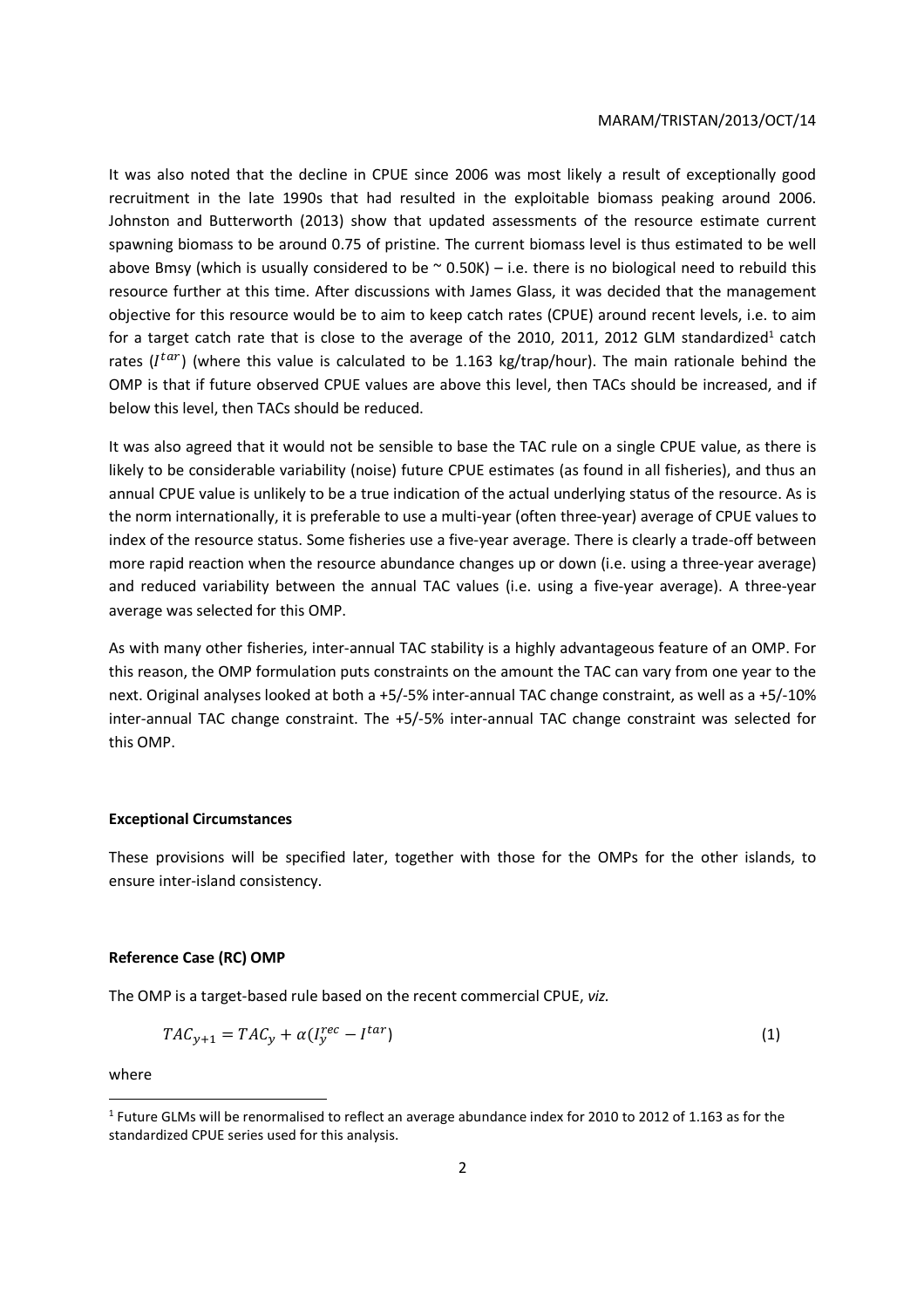$I^{rec}_v$ is the average of the GLM standardized CPUE over the last three years (*y*-2, *y*-1,*y*),

 $I^t$ is the CPUE target index of 1.163 (the average GLM standardised 2010-2012

CPUE), and

 $\alpha = 25$ 

A rule to control the inter-annual TAC variation is also applied. The % TAC change relative to the previous year is restricted to a maximum of either up 5% down 5%, i.e.

If  $TAC_{y+1} < 0.95TAC_y$  then  $TAC_{y+1} = 0.95TAC_y$ If  $TAC_{y+1} > 1.05TAC_y$  then  $TAC_{y+1} = 1.05TAC_y$ 

Note that for the final selected OMP is was also decided to fix the TAC for the first year the OMP was applied (2013) to 165 MT.

## **Candidate management procedures (CMPs) explored**

- $\triangleright$  The % TAC change relative to the previous year is restricted to a maximum of either up 5% down 5%, OR up 5% down 10%.
- $\triangleright$  Three different values of α were initially examined: α=25, 37.5 or 50. The larger the α value, the more reactive the OMP is to changes in CPUE. The smaller  $\alpha$ , the less variability in TAC and thus more stability to the fishery.
- $\triangleright$  TAC(2013) is either fixed at 165 MT (indicated by  $\ast$ ) or is set by the OMP for this initial year.

The following candidate OMPs (CMPs) were explored:

**CMP1**: α = 25; +5%, -5% maximum inter-annual TAC change constraint **CMP2**: α = 25; +5%, -10% maximum inter-annual TAC change constraint **CMP3**: α = 37.5; +5%, -5% maximum inter-annual TAC change constraint **CMP4**:  $\alpha$  = 37.5; +5%, -10% maximum inter-annual TAC change constraint **CMP5**:  $\alpha$  = 50; +5%, -5% maximum inter-annual TAC change constraint **CMP6**: α = 50; +5%, -10% maximum inter-annual TAC change constraint **CMP1\***: α = 25; +5%, -5% maximum inter-annual TAC change constraint, TAC(2013)=165 MT

**CMP2\***: α = 25; +5%, -10% maximum inter-annual TAC change constraint, TAC(2013)=165 MT

**CMP3\***: α = 37.5; +5%, -5% maximum inter-annual TAC change constraint, TAC(2013)=165 MT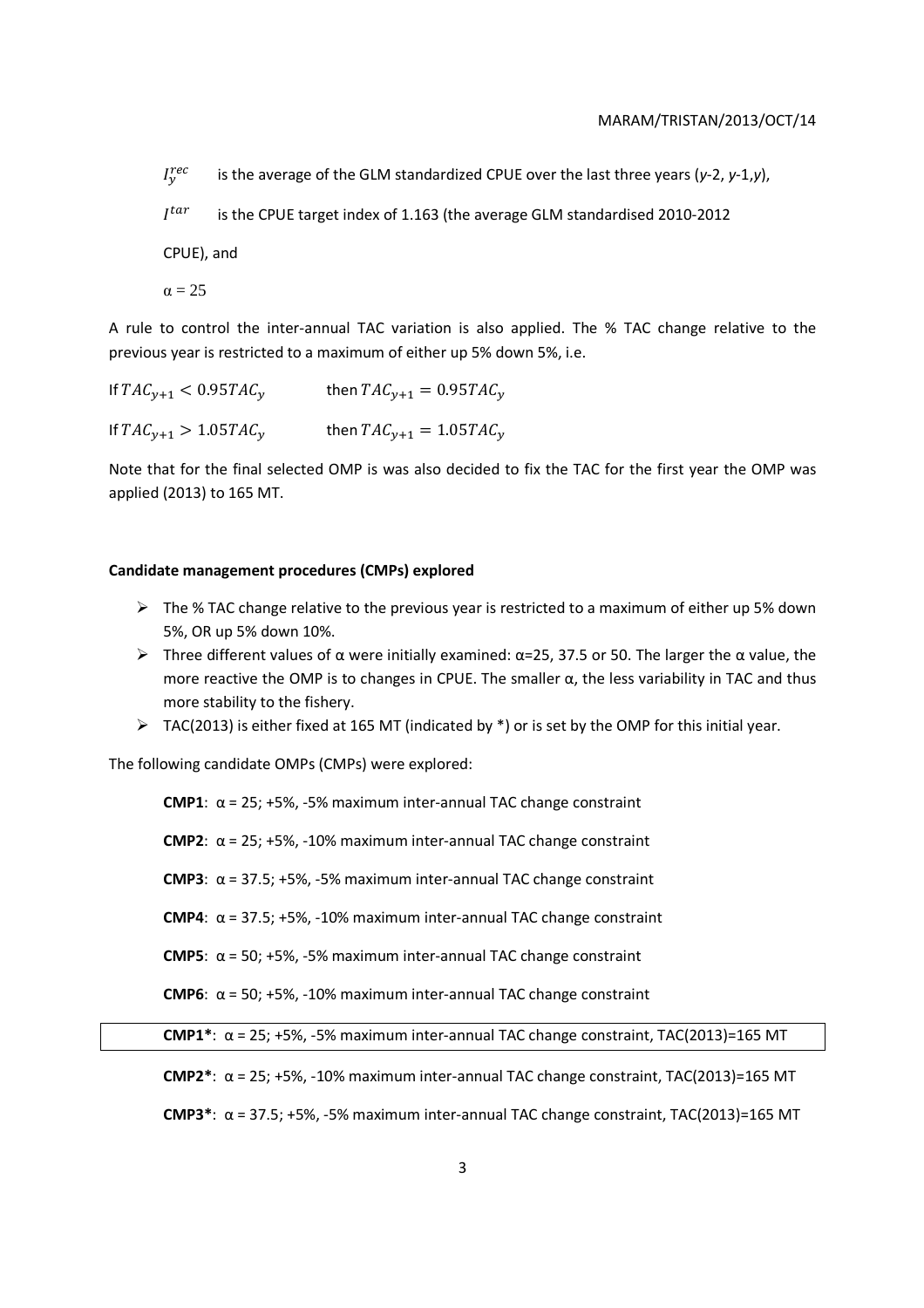**CMP4\***: α = 37.5; +5%, -10% maximum inter-annual TAC change constraint, TAC(2013)=165 MT

**CMP5\***: α = 50; +5%, -5% maximum inter-annual TAC change constraint, TAC(2013)=165 MT

**CMP6\***: α = 50; +5%, -10% maximum inter-annual TAC change constraint, TAC(2013)=165 MT

Note: CMP1\* was the final selected OMP.

## **Alternate Operating models and Robustness trials**

The performance of the final selected OMP was simulation tested for a range of alternate operating models and robustness tests. These were kept low in number due to time constraints, with the aim of testing the performance of the OMP under a range of particularly testing possible future scenarios. The trials considered were:

- **Rob1**: future recruitment is set equal to the average of the 2001-2010 recruitment (plus error).
- **Rob2**: At the start of 2013, 30% of all lobsters die (i.e. a once off event).
- **Rob3**: For 2011+, the carrying capacity is reduced by 30% (i.e. reduction continues into the future).
- **Rob4**: The underlying operating model forces spawning biomass in 2013 to be 0.5 of K (i.e. current spawning biomass is much lower relative to K than for the RC operating model).
- **SigR1**: Past and future recruitment variability is reduced to  $\sigma_R$  = 0.2 (RC = 0.4).
- **SigR2**: Past and future recruitment variability if increased to  $\sigma_R$  = 0.8 (RC = 0.4).

[Note Rob4, SigR1 and SigR2 involve changes to the underlying operating model.]

## **Summary statistics**

A number of summary statistics were defined in order to compare the trade-offs and performances of the alternate CMPs.

- $CR(2032) = catch rate expected in 2032 (in kg/year/hour)$
- CR(2022) = catch rate expected in 2022 (in kg/gear/hour)
- Cave 10 = average annual catch (in MT) over next 10 years (2013-2022)
- V10 = average TAC change from previous year over next 10 years (expressed as a %)
- The lower 5%ile of Bsp(2032)/*K* = the spawning biomass at the start of 2032 relative to pristine levels (*K*)

Each candidate CMP was run for 100 simulations. The medians, and the 5<sup>th</sup> and 95<sup>th</sup> percentiles of various management quantities of interest are reported.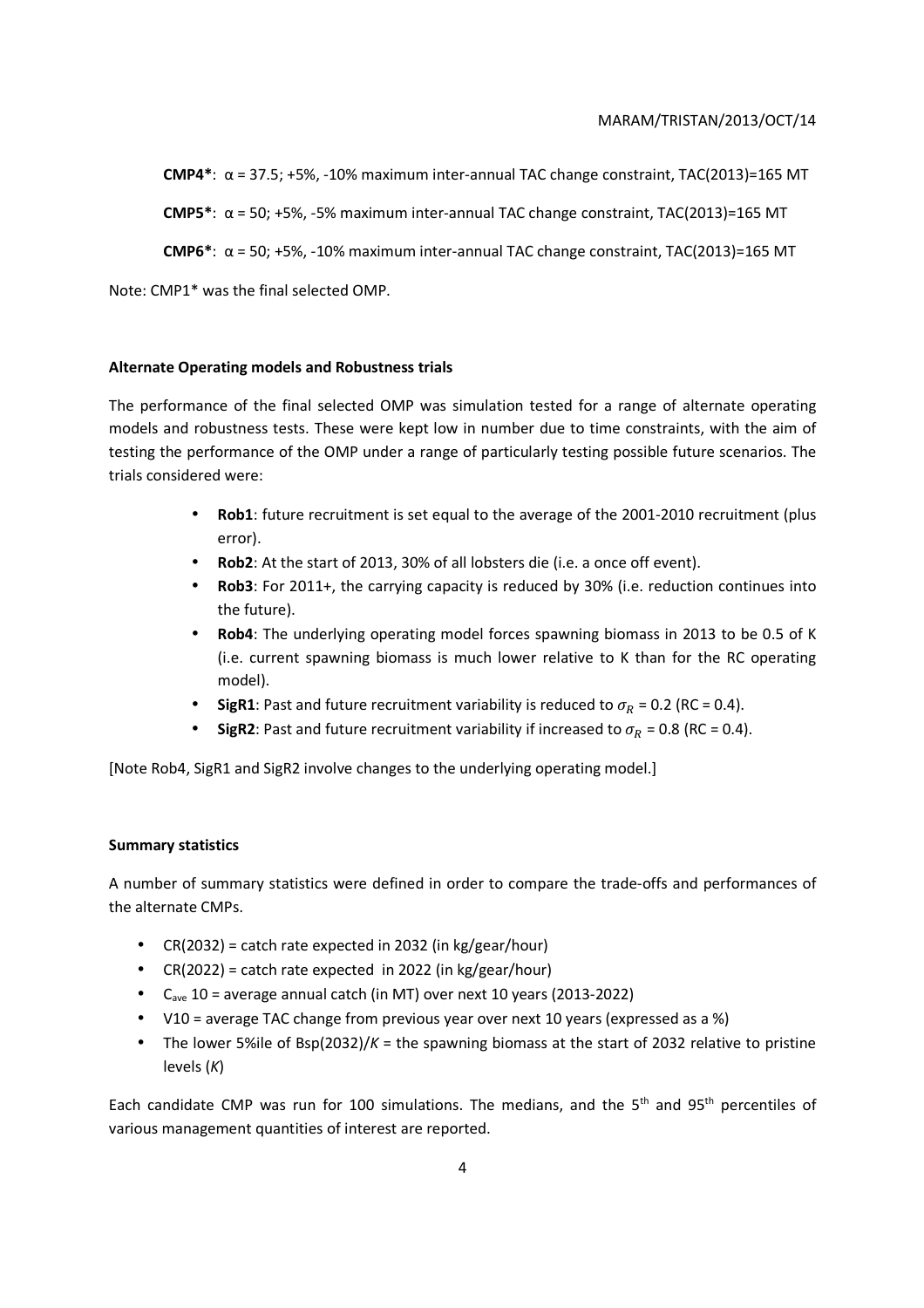#### **Results**

Table 1 compares the expected performance results of the final selected OMP (CMP1\*) between the APR and OCT operating models. All statistics reported are median values unless otherwise stated. The main difference is that the updated OCT operating model estimates the lower 5<sup>th</sup>%ile Bsp(2032)/K to be lower at 0.57 compared with the APR result of 0.87, though still above the MSY level. The updated operating model also provides more optimistic estimates of future catch rates, although median TAC levels are largely unchanged with the updated operating model.

Table 2a reported the results of the 12 CMPs that were considered. There is very little difference in performance between them. Fixing the TAC(2013)=165 MT (the \* CMPs) results is slightly less average annual catch over the first 10 year period. The expected TAC change over the next 10 years is estimated to be small (less than 3% in median terms for all 12 CMPs). Catch rates are expected to increase over the first 10 years, and then come down somewhat by 2032. The median catch rates are expected to remain above the target value of 1.163 kg/trap/hour – although some reduction below this is seen at the lower 5%ile level.

Figure 1 illustrates the expected performance of the selected OMP, showing not only the median levels, but also the 5<sup>th</sup> and 95<sup>th</sup> percentile (i.e. showing the 90% probability interval) of each output statistic. Figure 1 also illustrates (in the right hand column of plots) what the expected outcomes of individual realisations could be. Note that the medians are calculated by averaging over a total of 100 possible realisations.

Table 3 and Figure 3 report comparative results of the six robustness tests when run with the final selected OMP (the RC). The only one of these that suggests possible cause for concern is Rob4 for which the lower 5% Bsp(2032)/K statistic in particular drops to the very low level of 0.12. This test considers the situation that the estimate of current spawning biomass relative to pristine is appreciably too high; continued updating of resource assessments as time progresses should be able to detect whether this is in fact the case.

### **Final selection of OMP**

CMP1\* was the final selected OMP for setting the TAC at Tristan da Cunha for a three year period, starting for the 2013/14 season, subject to review of the model by MRAG. Edwards and Rademeyer (2013) report that "[MRAG] repeated the simulation testing of this control rule and confirmed that the MARAM MP performed well. This amounted to a process of verifying MARAM's proposed MP, and indicated that the use of [CMP1\*] would be justifiable. "

There were minimal differences between the +5/-5% and +5/-10% TAC constraint options, so it was agreed to apply the +5/-5% interannual TAC constraint.

An OMP which fixes the first TAC, TAC(2013), at 165 MT was preferred. All parties agreed to this decision after considerable debate. It was agreed that 165 MT would be more readily accepted by the Tristan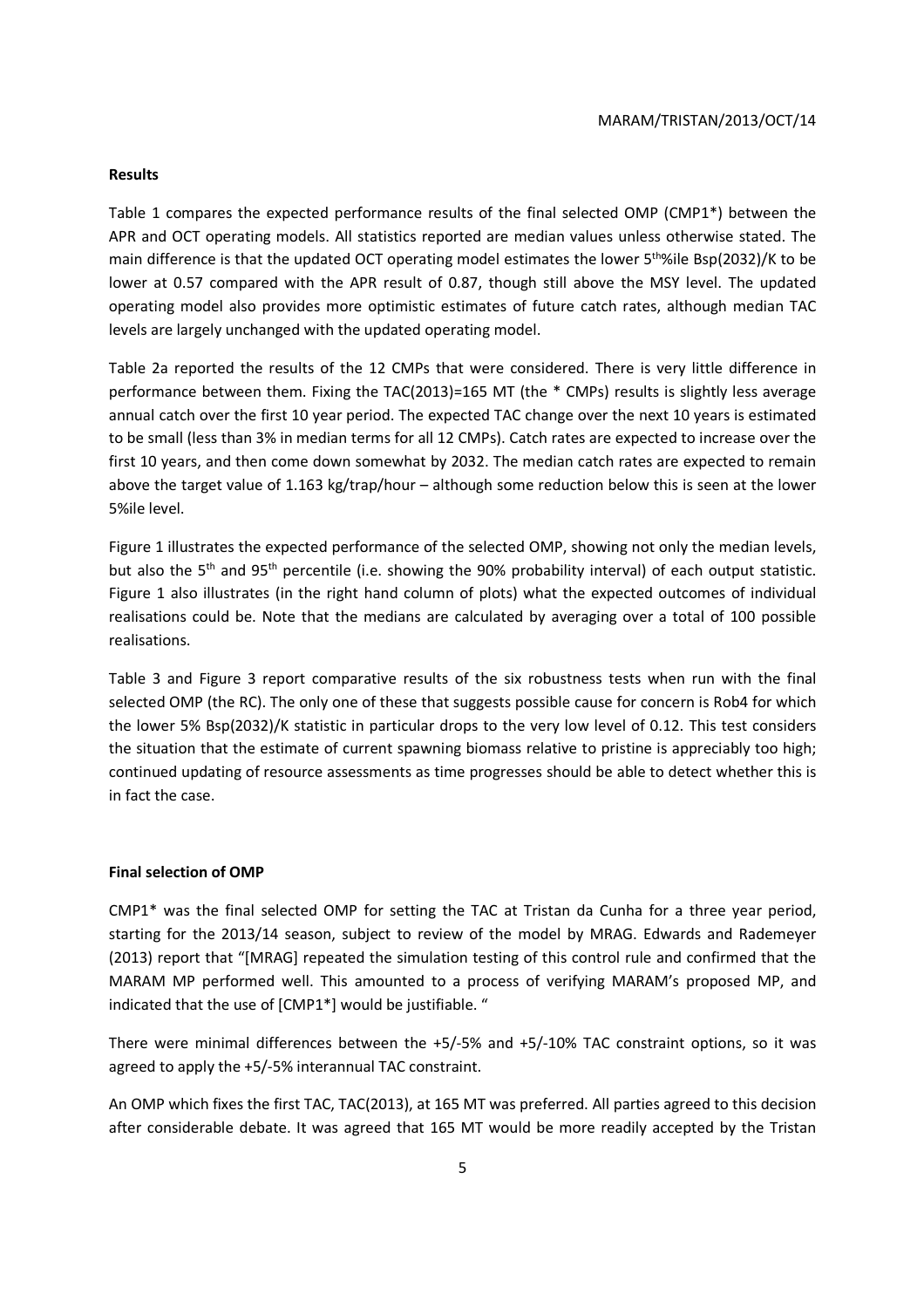Council and community. Although this will result in an initial small decrease in TAC (from 170 MT in 2012) the situation will hopefully rectify itself in a few years if good conditions for the resource prevail at Tristan.

It is important to note that with this target-based OMP, as long as the three year average CPUE is below the target CPUE level, the TAC will be reduced. If the CPUE starts to increase but the average remains below the target level of 1.163, the TAC will still be reduced. Similarly, as long as the three-year average CPUE remains above the target level, the TAC will increase even if the recent trend in CPUE is downwards.

## **Future work**

Future OMP development will examine the potential from incorporating biomass survey data into the control rule. Edwards and Rademeyer (2013) suggest that inclusion of survey data could improve the performance of the OMP. They also report that the inclusion of trend information in potential OMPs did not yield any noticeable improvements in OMP performance.

This work will also include extending OMP development to Gough, Inaccessible and Nightingale islands. As with Tristan there will need to be close interactions with stakeholders as the final choice of these OMPs will probably involve a trade-off selection between higher catches and higher catch rates given that the resources are currently estimated to be above their MSY biomass levels.

## **References**

Edwards, C.E. and Rademeyer, R. 2013. Fisheries advice to the Tristan da Cunha Administration. Phase II: Development of a new management plan for rock lobster fisheries in the Tristan da Cunha archipelago. MRAG Ltd London, 23 pp.

Johnston, S.J. and Butterworth, D.S. 2013. Further updates to the 2013 Tristan da Cunha rock lobster assessment. MARAM/TRISTAN/2013/OCT/13.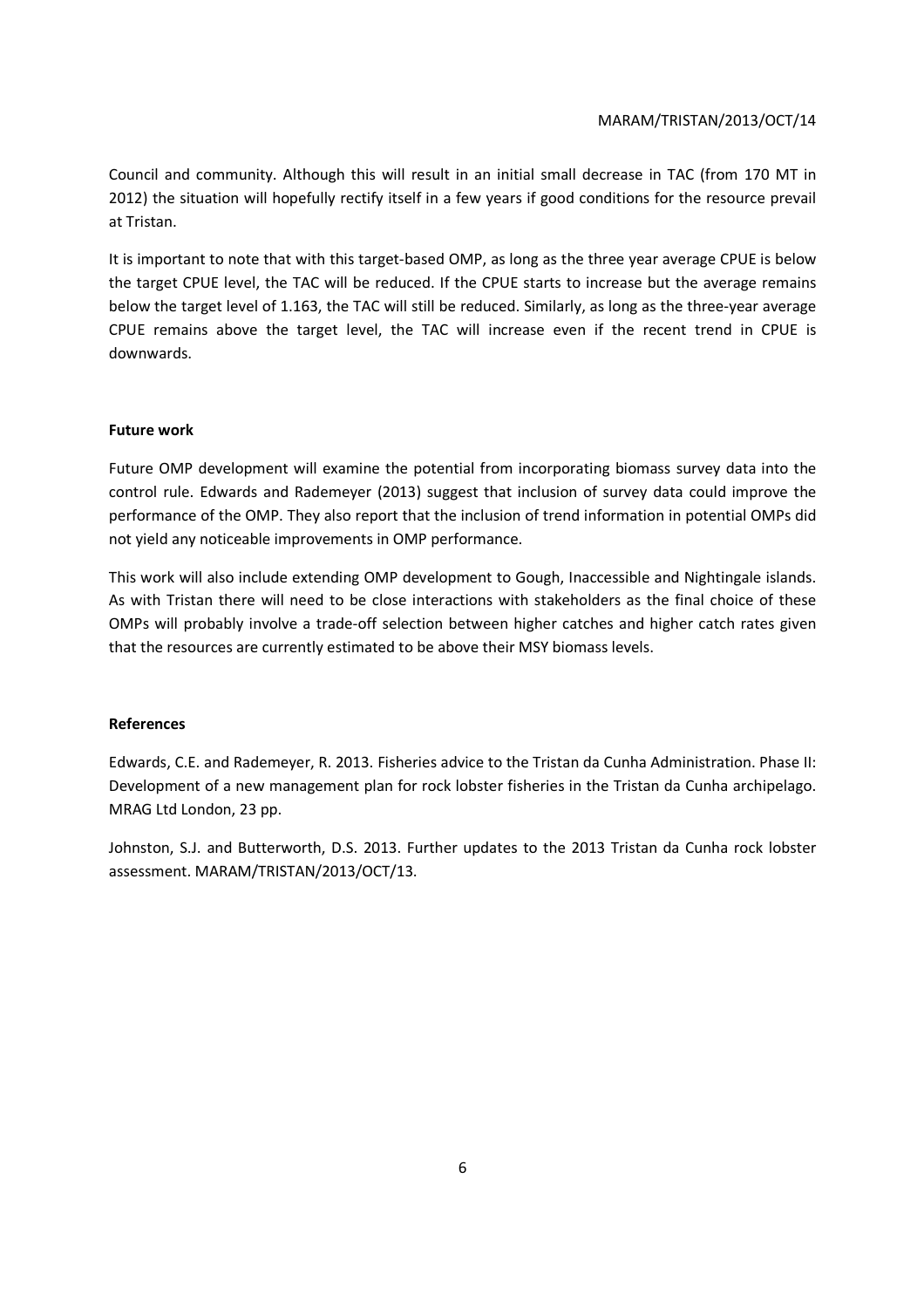Table 1: Comparison of final selected OMP (CMP1\*) expected performance results between the APR and OCT operating models. All statistics reported below are median values unless otherwise stated.

|       | $\alpha$ | Inter-     | CR(2022)       | CR(2032)       | $C_{\text{ave}}$ 10 | Lower               | V10  | Lower 5%ile |
|-------|----------|------------|----------------|----------------|---------------------|---------------------|------|-------------|
|       |          | annual     | (kg/gear/hour) | (kg/gear/hour) | (MT)                | 5%ile               | (%)  | Bsp(2032/K) |
|       |          | maximum    |                |                |                     | $C_{\text{ave}}$ 10 |      |             |
|       |          | TAC.       |                |                |                     |                     |      |             |
|       |          | constraint |                |                |                     |                     |      |             |
| Apr   | 25       | +5%,-5%    | 1.23           | 1.06           | 174                 | 163                 | 2.38 | 0.87        |
| CMP1* |          |            |                |                |                     |                     |      |             |
| Oct   | 25       | +5%,-5%    | 1.38           | 1.24           | 171                 | 163                 | 1.90 | 0.57        |
| CMP1* |          |            |                |                |                     |                     |      |             |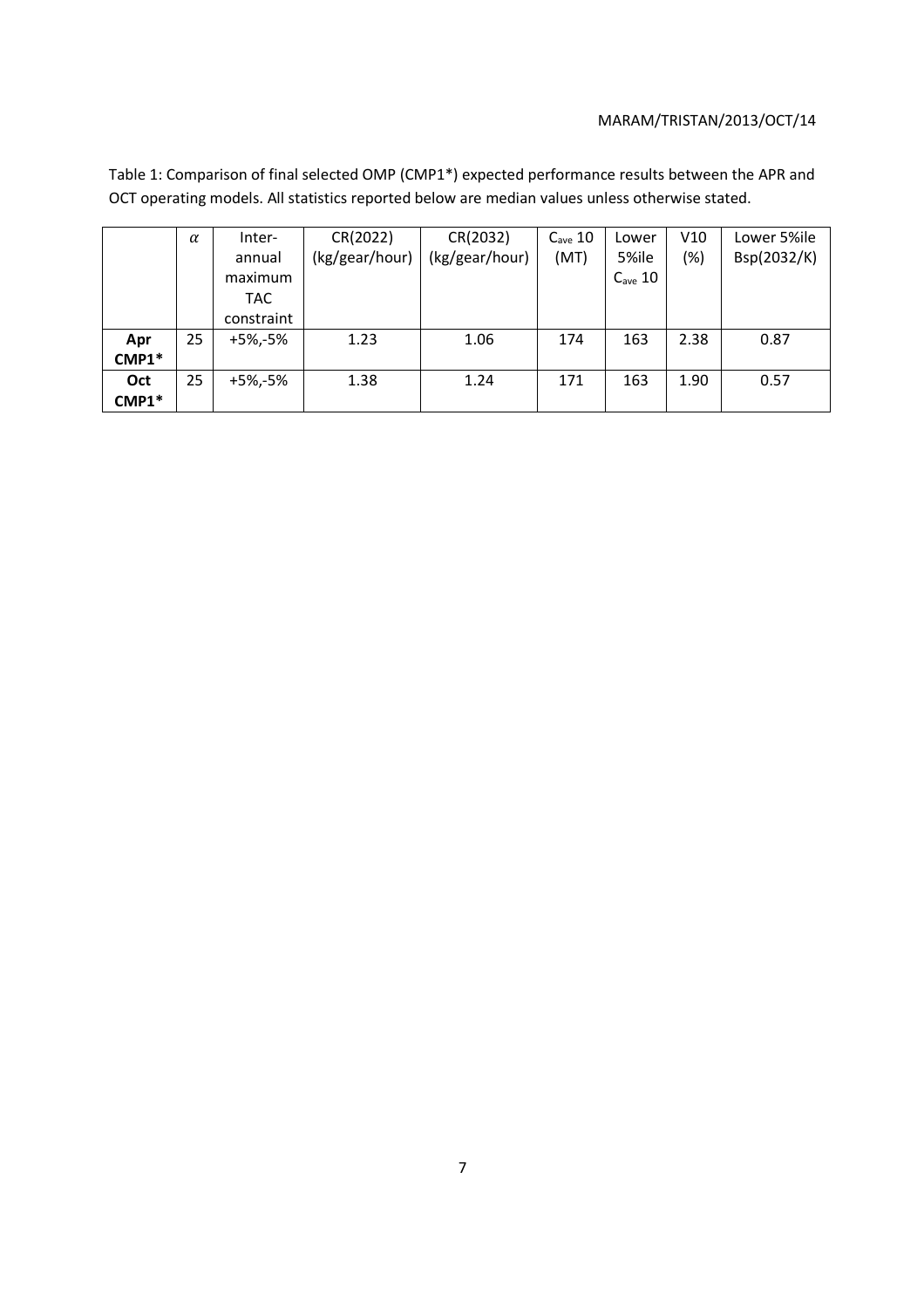|                  | $\alpha$ | Inter-       | CR(2022)       | CR(2032)       | $C_{\text{ave}}$ 10 | Lower               | V10  | Lower 5%ile |
|------------------|----------|--------------|----------------|----------------|---------------------|---------------------|------|-------------|
|                  |          | annual       | (kg/gear/hour) | (kg/gear/hour) | (MT)                | 5%ile               | (%)  | Bsp(2032/K) |
|                  |          | maximum      |                |                |                     | $C_{\text{ave}}$ 10 |      |             |
|                  |          | TAC.         |                |                |                     |                     |      |             |
|                  |          | constraint   |                |                |                     |                     |      |             |
| CMP1             | 25       | +5%,-5%      | 1.37           | 1.23           | 175                 | 167                 | 1.43 | 0.57        |
| CMP <sub>2</sub> | 25       | +5%,-10%     | 1.37           | 1.24           | 175                 | 167                 | 1.43 | 0.58        |
| CMP3             | 37.5     | +5%,-5%      | 1.35           | 1.22           | 176                 | 166                 | 1.98 | 0.57        |
| CMP4             | 37.5     | $+5\% -10\%$ | 1.35           | 1.25           | 176                 | 166                 | 1.99 | 0.57        |
| CMP <sub>5</sub> | 50       | +5%,-5%      | 1.34           | 1.21           | 177                 | 165                 | 2.42 | 0.57        |
| CMP <sub>6</sub> | 50       | $+5\% -10\%$ | 1.34           | 1.25           | 177                 | 165                 | 2.43 | 0.57        |
|                  |          |              |                |                |                     |                     |      |             |
| CMP1*            | 25       | $+5\%,-5\%$  | 1.38           | 1.24           | 171                 | 163                 | 1.90 | 0.57        |
| $CMP2*$          | 25       | $+5\% -10\%$ | 1.38           | 1.26           | 171                 | 163                 | 1.90 | 0.58        |
| $CMP3*$          | 37.5     | +5%,-5%      | 1.36           | 1.23           | 173                 | 163                 | 2.44 | 0.57        |
| $CMP4*$          | 37.5     | +5%,-10%     | 1.36           | 1.25           | 173                 | 163                 | 2.45 | 0.57        |
| $CMPS^*$         | 50       | +5%,-5%      | 1.35           | 1.22           | 174                 | 162                 | 2.93 | 0.57        |
| CMP6*            | 50       | +5%,-10%     | 1.35           | 1.25           | 174                 | 162                 | 2.94 | 0.58        |

Table 2: Reference case CMP results. All statistics reported below are median values unless otherwise stated.

\*TAC(2013) fixed at 165MT

Table 3: CMP1\* (α=25, +5%/-5%; TAC(2013)=165 MT) results for alternate robustness tests. All statistics reported below are median values.

|                            | CR(2022)       | CR(2032)       | $C_{\text{ave}}$ 10 | V10    | Lower 5%ile |
|----------------------------|----------------|----------------|---------------------|--------|-------------|
|                            | (kg/gear/hour) | (kg/gear/hour) | (MT)                | $(\%)$ | Bsp(2032/K) |
| <b>RC</b>                  | 1.23           | 1.06           | 174                 | 2.38   | 0.87        |
| Rob1                       | 1.13           | 1.07           | 169                 | 1.63   | 0.50        |
| (alternative               |                |                |                     |        |             |
| recruitment)               |                |                |                     |        |             |
| Rob <sub>2</sub>           | 1.45           | 1.48           | 137                 | 4.15   | 0.62        |
| (30% die in 2013)          |                |                |                     |        |             |
| Rob <sub>3</sub>           | 0.87           | 0.88           | 167                 | 1.60   | 0.42        |
| (future K                  |                |                |                     |        |             |
| decreases 30%)             |                |                |                     |        |             |
| $Rob4*$                    | 1.91           | 0.92           | 205                 | 4.57   | 0.12        |
| (Bsp(2013)/K=0.5))         |                |                |                     |        |             |
| SigR1* ( $\sigma_R$ = 0.2) | 1.36           | 1.15           | 177                 | 2.27   | 0.65        |
| SigR2* ( $\sigma_R$ = 0.8) | 1.76           | 1.61           | 167                 | 1.87   | 0.49        |

\*involve changes to the underlying operating model.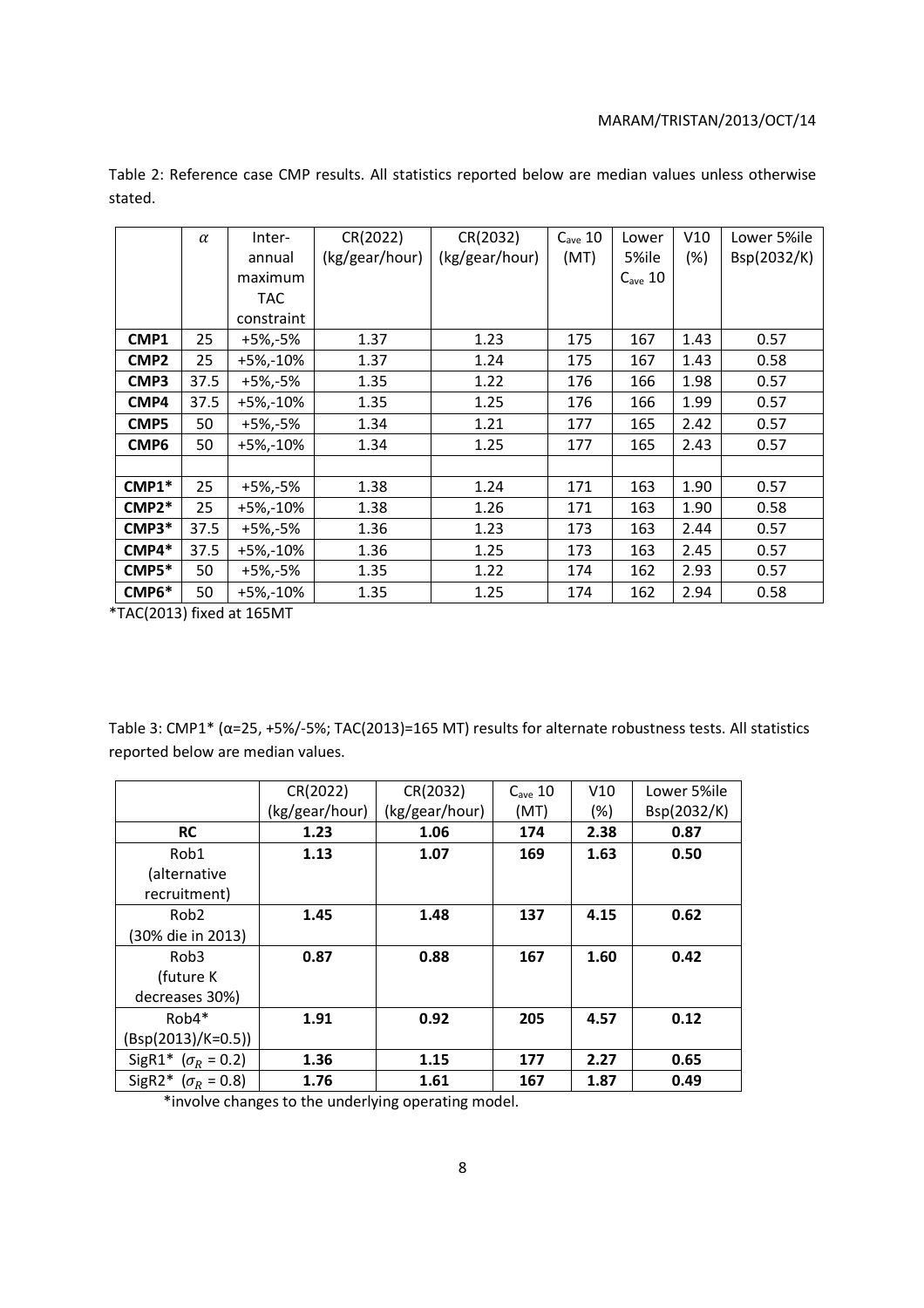Figure 1: CMP1\* (final selected OMP) simulation results. The left column of plots show the expected medians, 5<sup>th</sup> and 95<sup>th</sup> percentiles, whilst the right column shows the output for the first 3 simulations. Vertical arrows show the start of the projection period. In the Catch rate plot, the horizontal red line shows the target catch rate (1.163), and in the Bsp plot the horizontal red line indicates the estimated K (unexploited spawning biomass level).

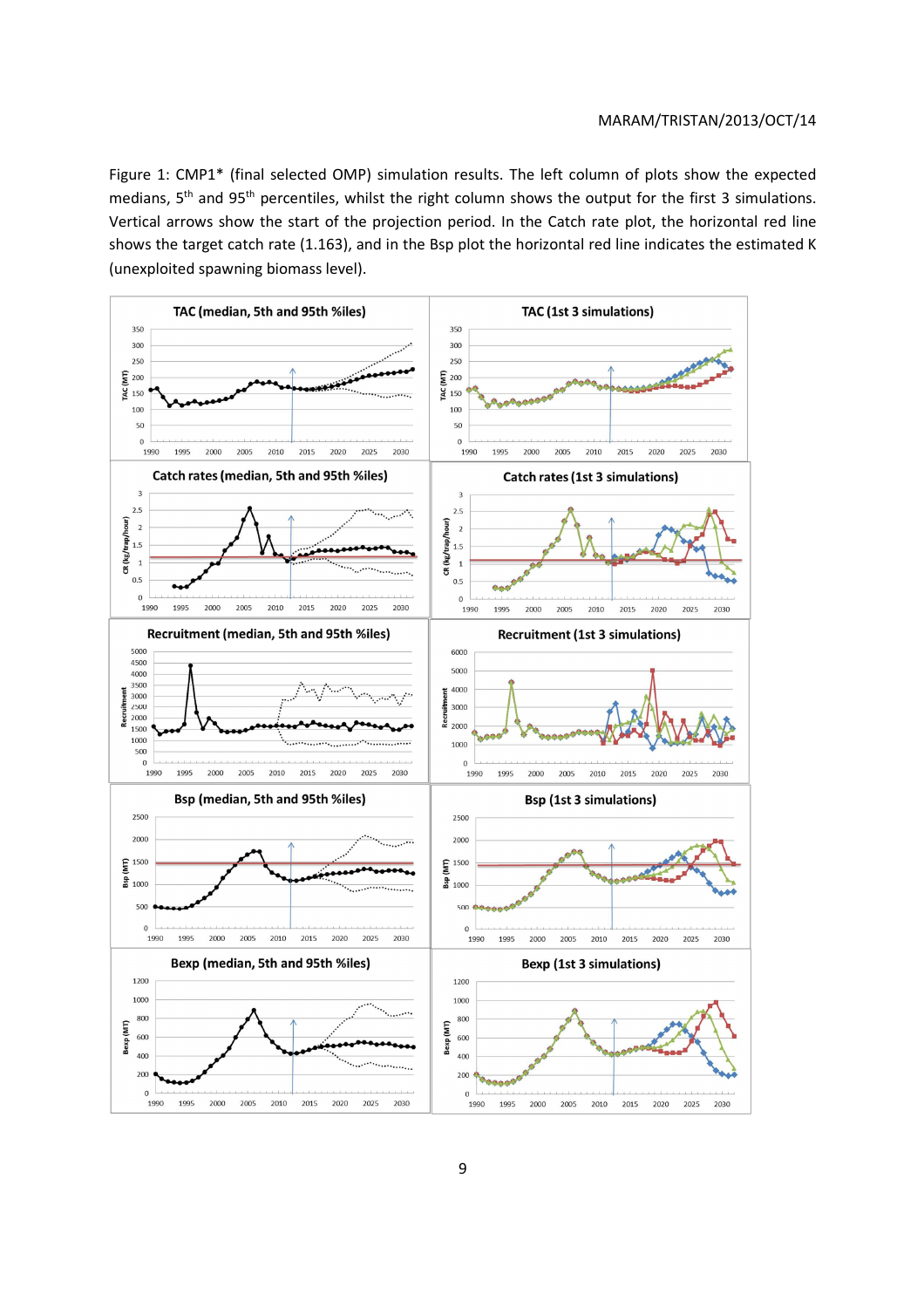Figure 2: Comparative plots showing the medians and 5<sup>th</sup> and 95<sup>th</sup> percentiles for six CMPs for Reference case assumptions for the future. These CMPs assume TAC(2013) to be fixed at 165 MT. The red horizontal line in the two catch rate plots show the average of the three most recent CPUE values.

**CMP1\***: α = 25; +5%, -5% maximum inter-annual TAC change constraint; **CMP2\***: α = 25; +5%, -10% maximum inter-annual TAC change constraint

**CMP3\***: α = 37.5; +5%, -5% maximum inter-annual TAC change constraint; **CMP4\***: α = 37.5; +5%, -10% maximum inter-annual TAC change constraint

**CMP5\***: α = 50; +5%, -5% maximum inter-annual TAC change constraint; **CMP6\***: α = 50; +5%, -10% maximum inter-annual TAC change constraint